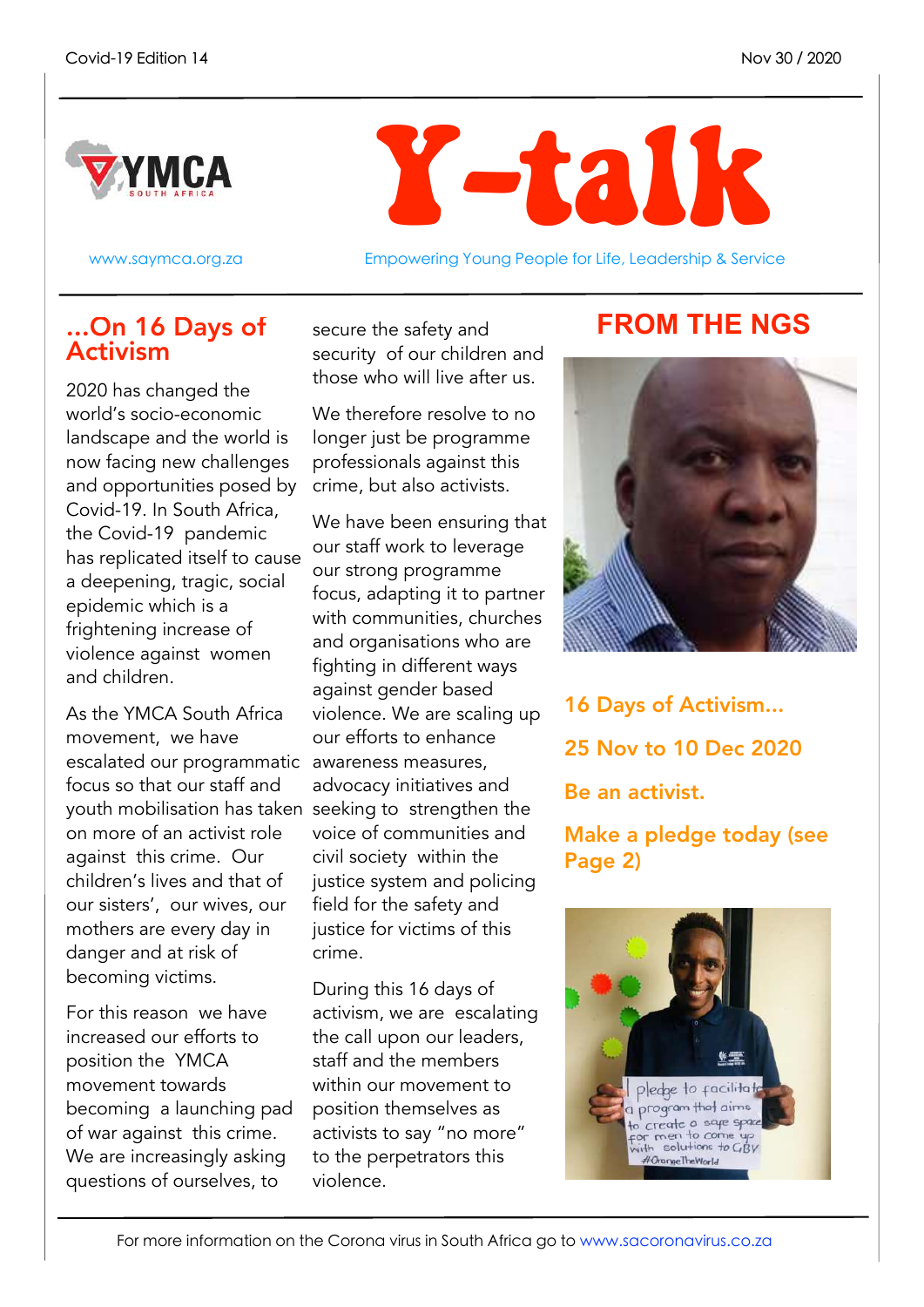# 16 DAYS of ACTIVISM



In South Africa, Gender Based Violence (GBV) is one of the issues that most affects progress of the country. A lot has been shared about GBV statistics, cases on the media, the negative effects that it has on women, children and the society at large. Not enough work has been done to tackle GBV, especially by young people. Tackling GBV should be a shared responsibility that we as young people take up with urgency.

We call on young people to participate in the Africa YMCA Start Now Campaign that runs throughout the 16 Days of Activism. The

campaign aims to encourage young people to play their part in the fight against GBV. Join young people across Africa as they make pledges and commit to playing their part.

#### To participate, make a pledge of what you believe you can do to help fight GBV.

Take a picture with your pledge and post on your social media using the Hashtags #Ending GBV #OrangeTheWorld.

#### Don't forget to tag South Africa YMCA and Africa YMCA in your posts.

**VYMCA** 

1. Write your pledge per and take a nic 2. Send it to us on email (kristin@africaymca.org) or DM us on our social media pages. 3. Upload on your social

media pages and tag us<br>
@Africa Ymca



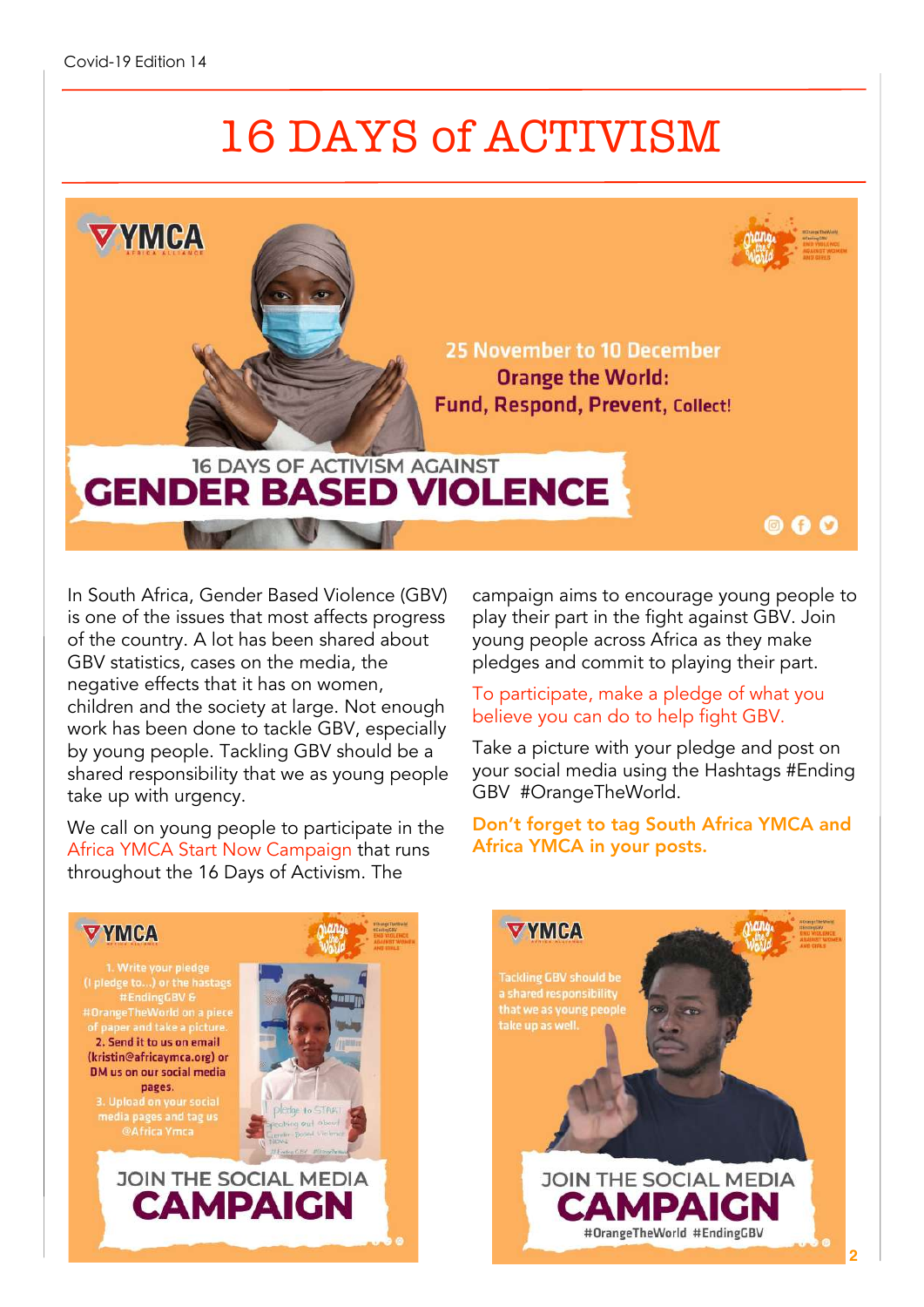#### Youth in the Driving seat: Social Enterprise Digital Workshops

My name is Liam Ruiter, a youth intern at Athlone YMCA and I am a SA YMCA Social Enterprise Champion. It hasbeen an amazingexperience tobe trained as a Social Enterprise Champion. I have learnt various aspects of starting a profitable business such as Scaling, registering a social enterprise, the definition of a social enterprise, various models of Social Enterprise and what it takes to be a social entrepreneur. There is so much I've personally learnt that it's hard to accurately share with you without making this a thesis.

Most of these concepts were hard to understand at first, however with extensive research I completely understood the term Social Enterprise and its processes. I can now easily explain them better for other young people.

The workshops have been presented in an interesting way for young people. I feel as youth we



Queen Ndlovu (top right) who has been leading the Zoom training on Social Entrerprise.

have been given a great chance to take these concepts and apply our own creative ideas to the fundamentals of Social Enterprise. My highlight of the training was when l was selected to co-facilitate with Queen Ndlovu, the last session of the



Liam and Ryan Benjamin, General Secretary of Athlone YMCA.

Introduction to Social Enterprise. My experience of co-facilitating the workshop revealed to me the potential impact that I and other youth could have on our peers. Also, fundamentally how I could help elevate the thought process and perceptions young people have of the working environment and what opportunities are available to them through the various SE models.

As young people, we are casually branded as the future and with saying that, we are the crafters for our own future, so I believe that we have a huge role to play in communities and environments. As Social Enterprise youth champions we will pave the way for young entrepreneurs in our communities through SE workshops. These workshops will teach youth about the benefits of social enterprise and aspects of the business world. Peter Senge says, *"Sharing knowledge is not about giving people something, or getting something from them. That is only valid for information sharing. Sharing knowledge occurs when people are genuinely interested in helping one another develop new capacities for action; it is about creating learning processes."* As youth leaders it is our duty to share knowledge and educate other youth.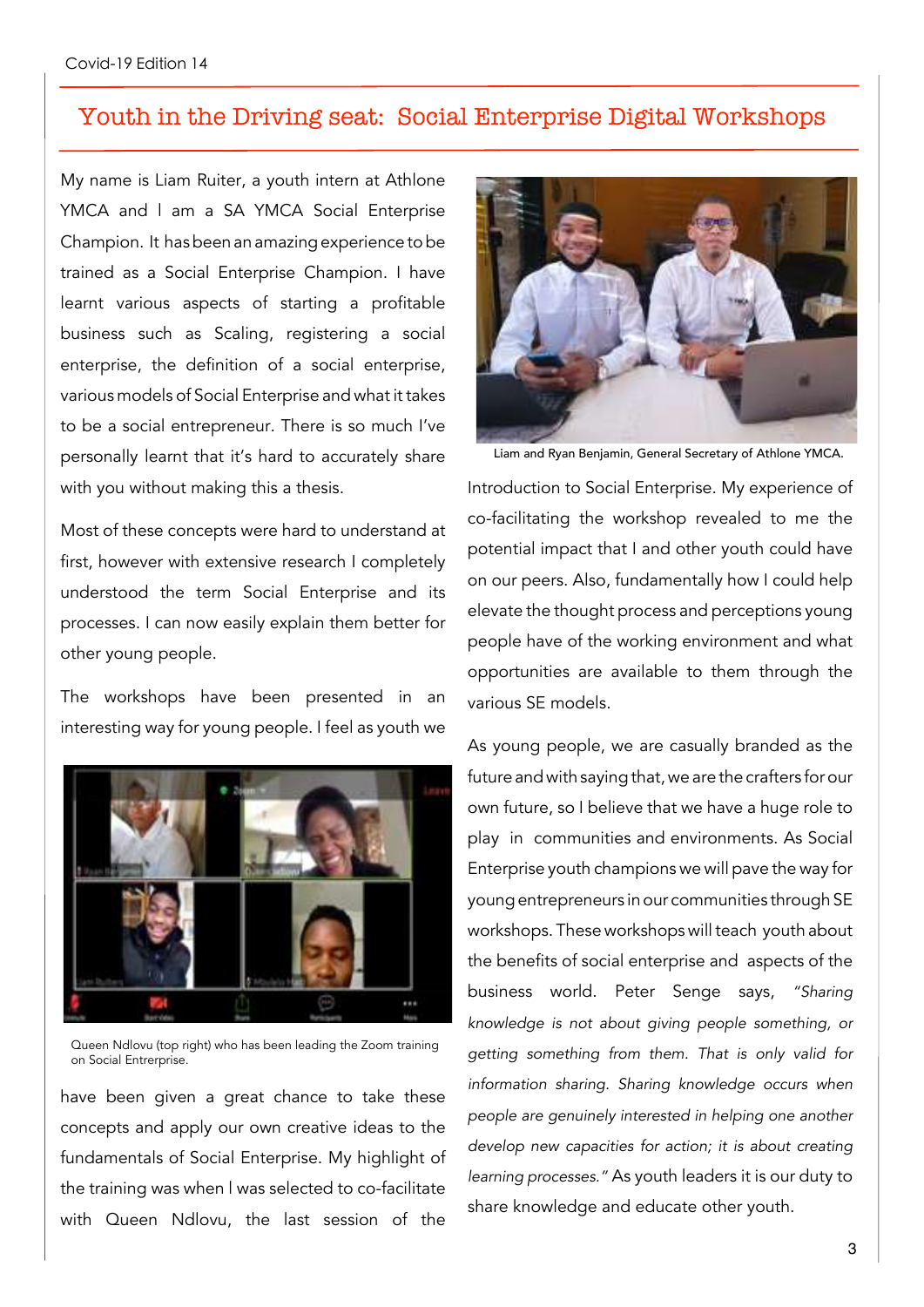### Brought together by their passion for cooking



Brought together by a love and passion for cooking, food entrepreneurs and members of the UKZN Student Y, Mbongeleni Ngcobo (24) and Nokwanda Van Wyk (21) are

partners of Organic Food Networking Catering Company. The company was founded in 2018 by Nokwanda Van Wyk who has had a passion for cooking from a young age and was also inspired by Sunday lunches which were normally prepared by mother and grandmother. It used to be a home business with Nokwanda making the food from home. In 2019 Mbongeleni became a partner and he pushed the emphasis of re-inventing it into something well-established. The business



became registered in November 2019 and they recently opened a kitchen at the UKZN YMCA. Their current clientele is students and the University Staff.

Organic Food Networking offers creative,



colourful and authentic local and international cuisine options. The company has a motto that says *"food is what brings people*

*together".* The emphasis is not only to bring people together to eat their food but also to create an opportunity for people to interact and network while enjoying their food. They cater to Individuals, organizations and business events, dinners parties, weddings and birthdays. The partners met in 2019 at UKZN Howard College where they were both students and they soon started to talk about their passion for cooking which led to the idea of working together. Mbongeleni has a Bachelor of Social Sciences in Criminology and Political Sciences while Nokwanda holds a Bachelor of Geography and Environmental Management. They are part of the many University students who have graduated but are unemployed. This prompted them to use their love for cooking to start a business. *"We love cooking and we are good at it. I feel as young people, we should value our art and Godgiven talents and make something out of it,"* says Nokwanda. Mbongeleni says that their dream is to open a restaurant one day and create employment for other young people.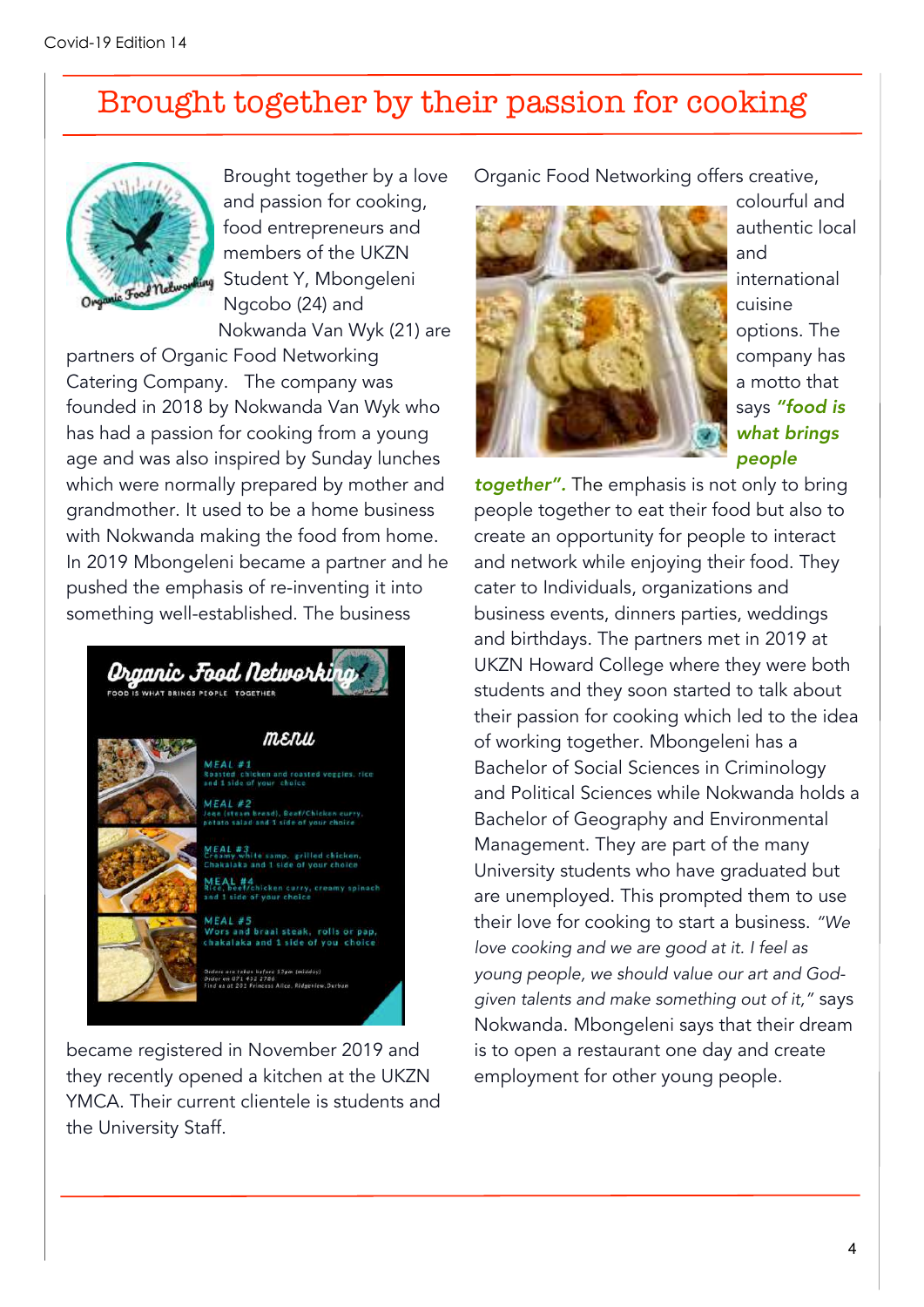### Norman Baartman 2-9-1969 to 3-11-2020



To read the newspaper article click on the link below.

[https://www.dailyvoice.co.za/news/hijackers-kill-pastor-d773ce25-31f4-4a1b-97de-44b89797ef01?](https://www.dailyvoice.co.za/news/hijackers-kill-pastor-d773ce25-31f4-4a1b-97de-44b89797ef01?fbclid=IwAR1H_RU6ojWcWgqJ-f5Tl-8gElQqVAKbecREp1YLBWJutE1gNLU-rCeL66I) [fbclid=IwAR1H\\_RU6ojWcWgqJ-f5Tl-8gElQqVAKbecREp1YLBWJutE1gNLU-rCeL66I](https://www.dailyvoice.co.za/news/hijackers-kill-pastor-d773ce25-31f4-4a1b-97de-44b89797ef01?fbclid=IwAR1H_RU6ojWcWgqJ-f5Tl-8gElQqVAKbecREp1YLBWJutE1gNLU-rCeL66I)

*"A devoted church leader has been ruthlessly killed in an attempted hijacking in Philippi."*

The newspaper article opened with this news of the murder of Norman Baartman.

Norman was a YMCA volunteer and staff in the course of his life. He worked for the Cape Town YMCA and Western Cape Regional YMCA office for a few years in the 1990's and remained close to many YMCA staff over the years. He never really left the YMCA. About 2 years back he started his own church and became a full-time pastor.

Norman was one of the most enthusiastic and devoted YMCA volunteers I ever came across. When he volunteered he was like a full-time staff person, constantly looking for activities to pursue.

A likeable and honest man, he was a great asset to the YMCA, his community and most importantly, to his family.

This kind of tragedy strikes at the heart of everything we as community workers do. We are all devastated by this tragic loss.

We are again reminded of the need to urgently pursue justice and peace in our work with young people, to prevent this tragedy from happening again.

He leaves behind Leandri, his loving wife and three daughters.

Mike Cuthbert - worked with Norman for several years in the Better Life Options programme alongside Emmy Carstens du Toit.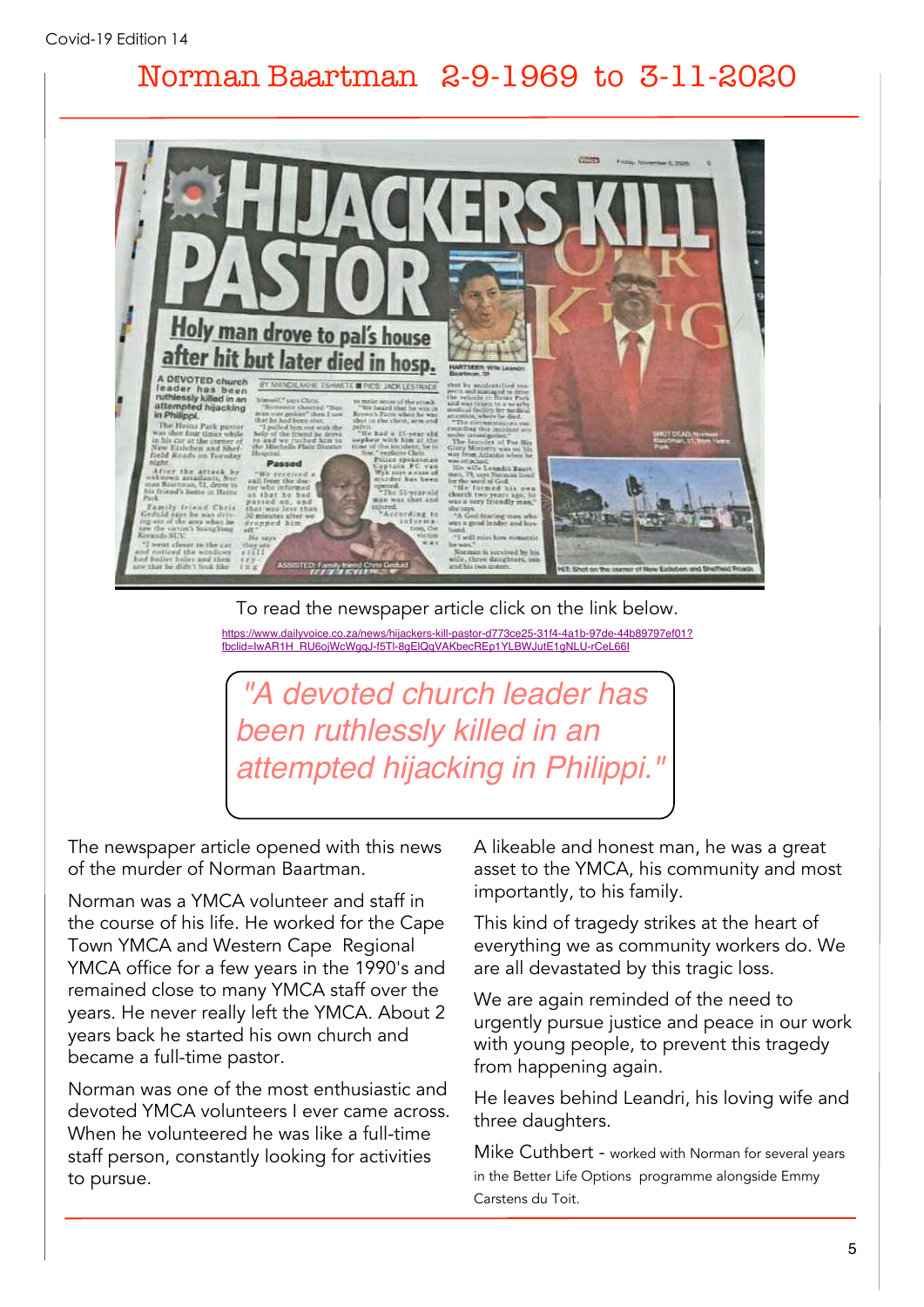# You don't ever really leave the YMCA

When I joined the YMCA as staff in 1989 I did not see the YMCA as a lifelong career. All I knew is that I wanted to work with young, disadvantaged people in South Africa. I don't know if it was a kind of penance for being a white man in South Africa or if it was an overzealousness to be part of a mission to save what I perceived to be 'lost souls'…perhaps a bit of both. Or perhaps it was actually a genuine, but at the time, unformed theology in my mind that God's desire for the world was for justice, compassion and humility. The idea of social justice was new to me, having graduated at the end of 1988, from a theologically conservative bible college, where the term 'social justice' was a swear word. Paradoxically, this same conservative college presented life changing opportunities to me that were to define the rest of my working life in the YMCA.

I can't speak of my life in the YMCA without talking about the people I have met and worked with over the years. From the young people in Umgababa high schools, to the staff ( I remember Mike Battison as a staff member of the UKZN Student Y having a massive influence on my Christian thinking) and Board members in the YMCA who recruited me and believed in me as a young, mostly ignorant, man. To those who I recruited into the YMCA over the years…Out of

7 national YMCA staff today, 4 of us come from the Amanzimtoti YMCA that I managed back in 1989; to the volunteers (Steve Hobbs, Len Abrams, Patrick Mbanjwa and Caeser Molebatsi come first to mind) who challenged my conservative thinking… to the international colleagues and volunteers who have helped me develop a global perspective on life's issues. You are all the reason I am who I am today. Happily, I am content with who I am, knowing I am still an unfinished product.

suburb of Cape Town during the 60's and 70's, (I grew up within 7 km's of Nelson Mandela



while he was imprisoned on Robben Island) my thinking had been shaped to believe a false narrative that took me years to break down and reshape. Many of my friends from that era and even from my later years as a theology student, did not manage to escape the indoctrination of the apartheid regime that we grew up in.

I can't write about my journey in the YMCA without mentioning my journey with Sipho (Sokhela), current National General Secretary of the South African YMCA. Our paths first crossed way back in 1986 at Theological College, along with several other young black men who were studying with me at the time. Apartheid was at its height and although a theologically conservative College, Rosebank Bible College was progressive for being one of the few inter racial higher education institutions in South Africa at the time. The College Board had to get special permission for black and white students

I was 26 years old and this was the first time I had ever engaged with black people, at a deep, personal level.

to live and study together. I was 26 years old and this was the first time I had ever engaged with people who were other than white, at a deep, personal level. Those 3 years we spent together set me on a journey that has literally changed my life. Most importantly, we all became friends. But it was Sipho and I who were closest. We connected on

many levels but especially on the sports field. I taught Sipho to play tennis and volleyball. He taught me to play soccer. I had only ever played

From my middle-class upbringing in a white



*"...providing job opportunities for young people..."*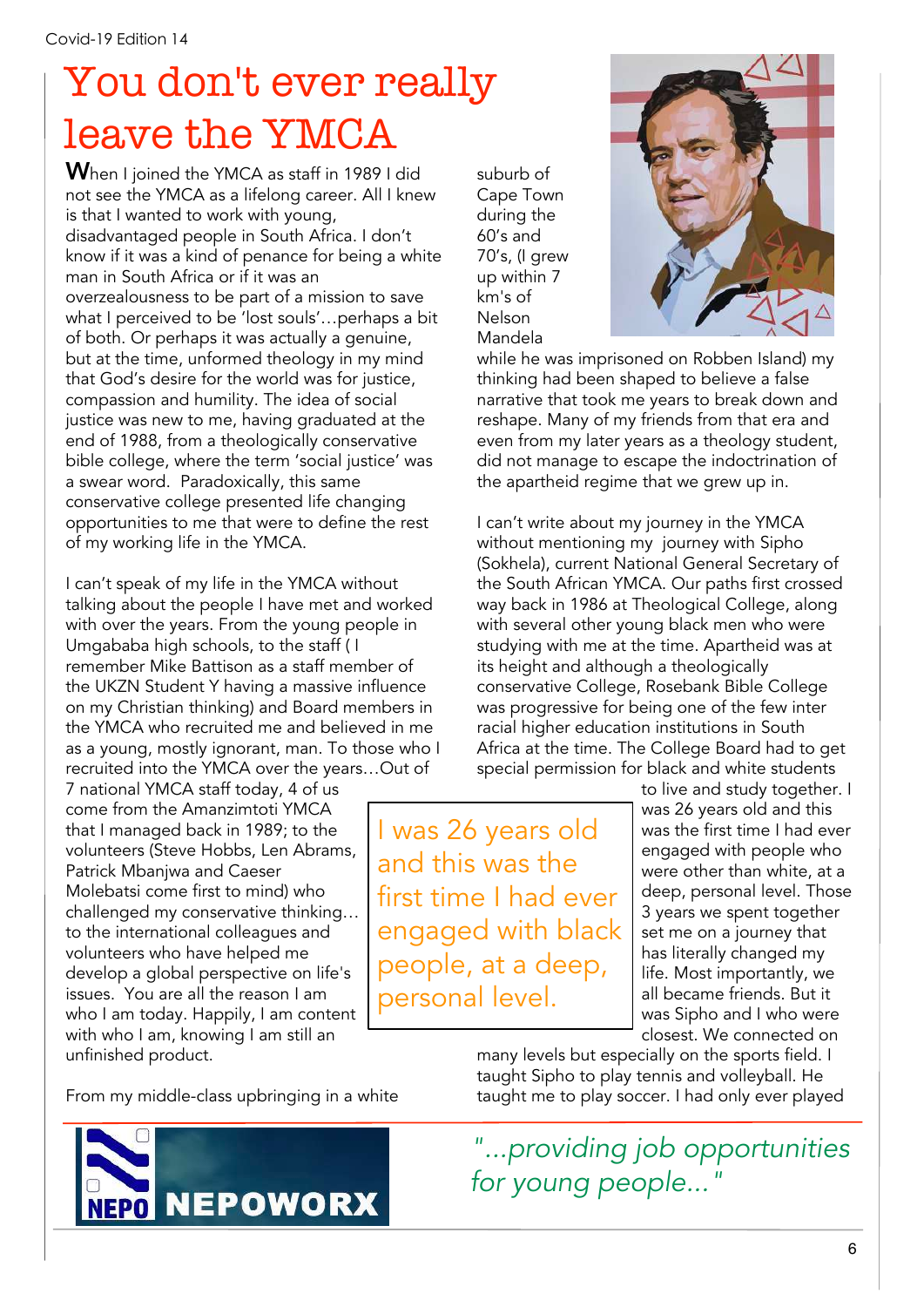rugby. I visited his home. He visited my home. We were on the college music team together. We travelled on mission trips, studied and had meals together. I only learned many years later, how uncomfortable the black students were at college. There were cultural and language issues to deal with. Eating preferences. Habits and customs that were swayed in favour of white students and lecturers.

#### *Those 3 years in College and my early years in the YMCA, were dramatic; they were awkward; they were stressful; they were confrontational; they were deeply transforming.*

While in my final year at college, the then SA YMCA National General Secretary, Laurie Vogt, visited the campus in Rosebank, Johannesburg to present YMCA to the students. Right at the end of his presentation, the time when most students were asleep, I managed to catch a phrase from Laurie that mentioned a job opportunity in Durban which led to my employment as General Secretary of the Amanzimtoti YMCA, in 1989.

Sipho and I have worked as colleagues in the YMCA, as staff and volunteer, for 30 years. We have remained true to ourselves and to our friendship despite many potential and real clashes. Despite many opportunities to waiver from our true convictions, we have remained steadfast. You have shaped my thinking about life in South Africa. Being your friend has given me hope in the future of this country. When faced with the agonizing, seemingly endless racist clashes in South Africa, I turn to my friendship with you, and I am convinced that the next generation of young people will bring about a truly transformed, rainbow nation. I love your family and I know they love me. I will always be incredibly proud that I can be called your friend. That just as you have contributed to my personal transformation, I am aware of my own contribution, in small ways, to your journey through this tempestuous life in South Africa.

I leave the YMCA as a full-time staff person, 31 years after I joined. I have no regrets because I am content with what I have achieved in the YMCA. Of course I would have liked to see more change in this great movement, but will trust in the energy, enthusiasm, youthful resilience and insight of young people to achieve more.

I thank each staff and member that I have worked with over the years, for your friendship and patience with me . There have been many times when I have been the only white person in a meeting or conference. At those times, I am aware of the privilege you have all given me to be a part of you. During the times that I have been ashamed of being a part of the generation of white people who oppressed you and your families, you often laughed with me and joked with me to diffuse the tension I felt, or argued with everything you have; and I am able to stand up as a proud South African because I know that you accept me without reservation. I am a white man. I am, because of you. Thank you.

I'll see you all around soon...because you dont ever really leave the YMCA!

Sipho, my brother, you are the man.

Follow my future adventures via Instagram @2travelhippies

A deep, heartfelt thank you to colleagues and friends of all the YMCA National movements I have had the privilege of travelling to and staying connected with over the years:

Norway (my International YMCA career started here)

| World Alliance of YMCAs       | Africa Alliance of YMCAs | Madagascar |
|-------------------------------|--------------------------|------------|
| Sweden                        | Zambia                   | Kenya      |
| Denmark                       | Cameroon                 | Tanzania   |
| Palestine                     | Zimbabwe                 | Ethiopia   |
| Sri Lanka                     | Togo                     | Ghana      |
| Germany                       | Senegal                  | Thailand   |
| $\overline{1}$ $\overline{1}$ |                          |            |

UK

USA - San Diego/Boston/Long Beach/Twin Cities/Atlanta/Jacksonville/New York

I have attended World YMCA meetings in Germany (1998), USA (2014) and Thailand (2018)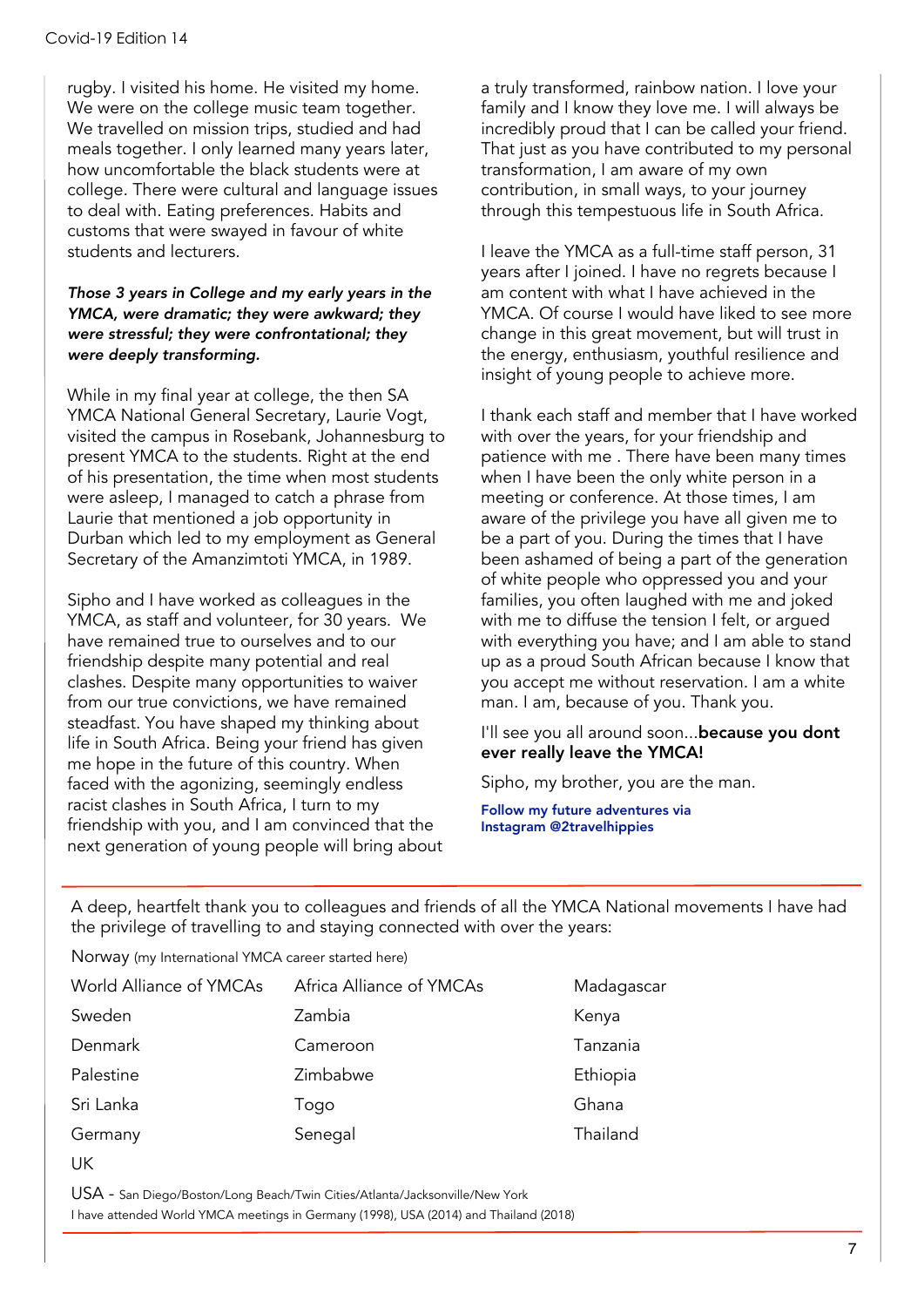## CIVIC EDUCATION with FREEDOM HOUSE

#### CIVIC Education Program

In this Y-Talk edition we speak to Zikhona Mnyaka, the SAYMCA Civic Education Co-ordinator.

#### What is the Civic Education Program?

We help young mostly young people in local communities understand how things work in local government and how service delivery should function.

The program has been running since 2018 in Luganda and KwaMashu.

#### What are the activities that take place in the program?

- We do Civic Education Workshops, where we tackle different topics such as service delivery, GBV, Integrated Development Plan (IDP).
- There are Civic Education study groups where we discuss the Constitution and other Civic Education topics.
- We conduct campaigns relating to community issues, where we invite all stakeholders and partners to participate.

#### What are some of the program successes you have experienced?

Last year we were advocating for sanitation/bin collection to be done twice a week in the Luganda area. We then did a campaign and made it possible. The environment is in a cleaner state than before.

#### Challenges experienced in the program?

Some community leaders do not understand the work we do as the YMCA; they believe we have political interests and agendas even though we repeatedly explain that we have the community's best interests in what we do.

#### How has the program impacted your personal life?

I feel I've grown and acquired skills I believe to be important. I was never an expert in local government/service delivery. I didn't understand how things worked, but now I've



learnt the importance of participating as an individual to bring the change you would like to see. I've learnt the importance of standing together as communities and conversing with the government as to what change the community needs and being involved to see that change happen.

- Most importantly I've learnt the value of building relationships with people, volunteers, stakeholders and partners. I am forever learning.
- I would like to use this program to reach out to other disadvantaged areas where young people feel they have no voice.

Freedom House is a great partner to work with. They are patient and developmental in their approach and the YMCA has grown its capacity through working with them.

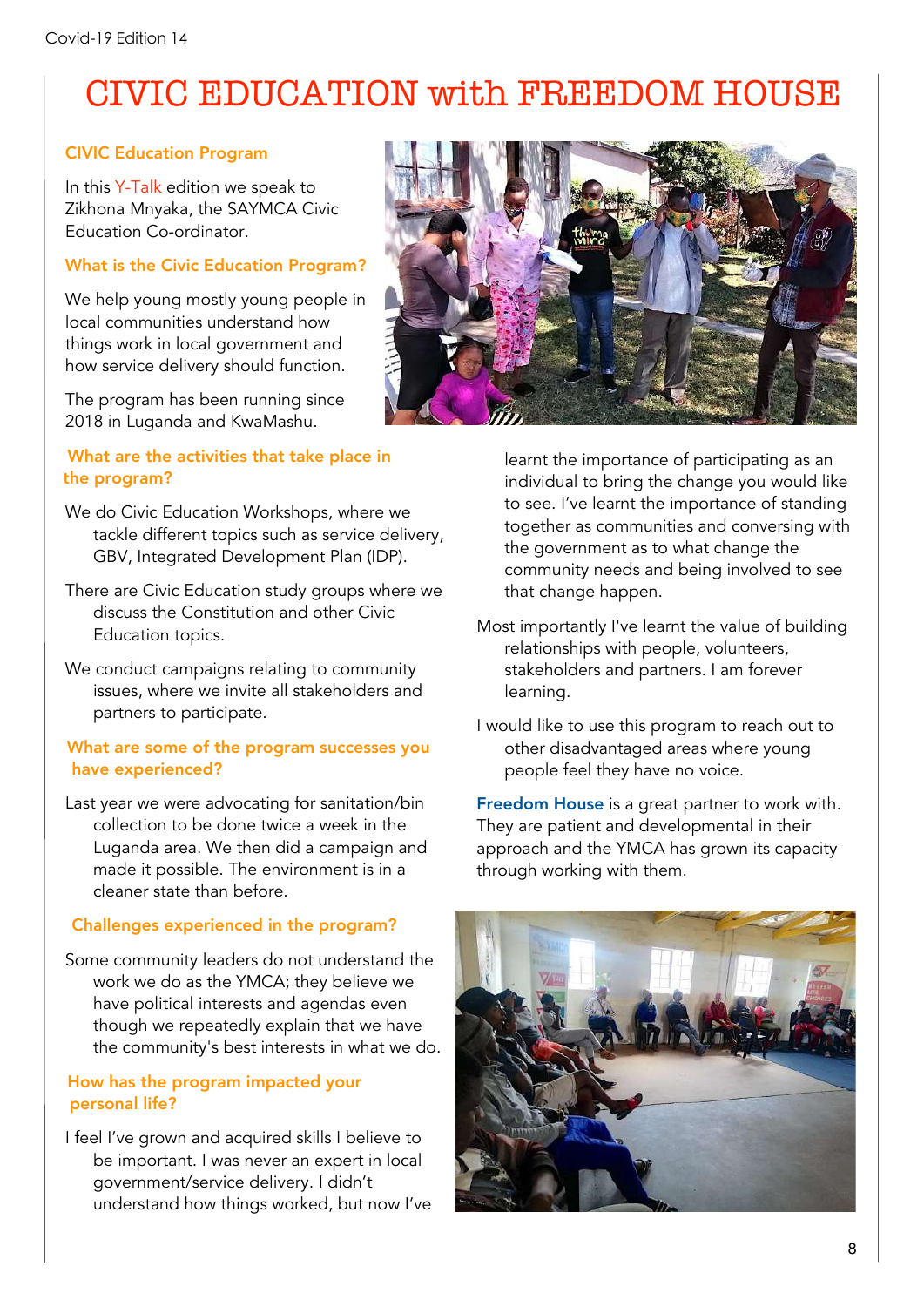### Extract from old Y-Talk - Issue 16 - October

#### WHERE DO YOUNG PEOPLE FIT WITHIN THE ORGANISATION

#### YOUTH WORKER INTERN Where do young people fit within the organisation?.

hat a discussion during the last Youth Worker Intern Training!!!!! During the last training in September, Interns spent time exploring some of the key role players within the structure of the organization and also tried to place themselves within their local and regional structures

It could be clearly seen by the 'pictures that were being painted' that young people are on different levels in terms of youth participation. For example; for International participants there was equal opportunities for youth and adults. whereas on the other hand in the SA YMCA regional youth participation was observed more in Western Cape and less in Gauteng / North - West Region. Young people in Gauteng / North -West are often seen as substitutes and beneficiaries, therefore they are always given second preference.

The debate was also used as an evaluation tool to check what some of the reasons were for the lack of vouth participation in the Regions / locals, Is it because they are not effective in whatever they are doing, or is it because they are being judged based on their previous failures, or have never been given a chance to prove themselves, or maybe they are tokens? This is a challenge to any movement especially to a youth movement like the YMCA

The organization has been creating opportunities for young people, but how and where will they prove themselves if they are not given the necessary support and chances. While youth also have the opportunity to participate through a growing network of youth groups in the movement e.g. the National Youth Committee, the nature of their involvement must be from bottom up i.e. local, regional and then national. Young people do not only need opportunities and challenges, but also need adults to trust them more and not fear giving them added responsibilities. Participating in a meaningful way in local



structures through activities helps young people develop confidence in their skills and abilities. "I need exposure and experience to become a good self - starter. leader, motivator and an agent of change". Youth are the leaders of today. Tomorrow has come; adults please help young people to make a difference by guiding them in this long road of development.

Sandra Siphiwe Ndlovu National Training and Development Co-ordinator

 $.11.$ 

#### YTalk Magazine - Issue 16 - October 2002

### INNOVATIVE NEW PREVENTION/ARTS/CULTURE PROGRAMME - CAPE FLATS YMCA

## $H$  HISTORY **Museum aims to educate,** empower communities

Room themes include apartheid Struggle and memorials of child victims of violence

#### SHAKIRAH THEBUS int.co.z

A MUSEUM dedicated to showcasing

A MUSEUM dedicated to showcasing<br>the raw and vivid colours of Cape Flats<br>history, culture and the colossal impact<br>gangeterism has on these communi-<br>ties, had a pre-launch yesterday.<br>The Y-Wise Up museum, located<br>at the YMC more awareness in societies.

more awareness in societies.<br>
YMCA Cape Flats director Ricardo<br>
de Reuck said the idea was birthed<br>
when he visited the 18 Gangsters<br>
Museum in Khayelitsha early last year.

De Reuck also lost his nephe De Reuck also lost his nephew to<br>gang violence, prompting him to think<br>more determinedly about spreading<br>gang prevention messages in an<br>unconventional manner, and leaning

unconventional manner, and leaning<br>concernential manner, and leading the mass in the mass in the mass of a broader<br>come depicting infamous areas, and competed Cape Blats symbols and language, as<br>well as everyday lived exp ures, and another in memory of the young children who lost their lives



THE Cape Flats Museum in Strandfontein is dedicated to showcasing local culture and history. | ARMAND HOUGH African News Agency (ANA)

> De Reuck.<br>Reformed gangster Solomon Staggie, was responsible for the room<br>depicting a jail cell, which will focus<br>on gang culture.<br>"Your\_environment\_does\_not

> dictate where you will end up, your<br>choices do, but it does play a role.

"Revenge, there is no room for it,"

because of violence.<br>
"We want our community to<br>
remember these people and not for-<br>
get their names and the role that they played in the Struggle.<br>"We also want to identify young

men and women who have come out of the Cape Flats and have made a<br>positive contribution to society," said

he said.<br>Rise Up founder Ivan Jones, works<br>with families affected by or have lost

with families affected by or have lost<br>coved may provide a flow that loved ones through gang violence.<br>"We find that the families of these<br>children never go for counselling and<br>never get help. Those families had<br>to reloca children.

Retired architect Kenneth Alexan-Retired architect Kenneth Alexan-<br>der, responsible for the artwork, said:<br>"Every work I do is based on current<br>events and working away from being<br>in denial. Everybody says we are all<br>equal but that is not true. I work with

roople are still battling,"<br>
Cape Fals Stories founder Stanley<br>
Cape Fals Stories founder Stanley<br>
Jacobs said: "We need to understand<br>
where we come from, we need to<br>
understand our history in order for<br>
us to move forwar

This is an innovative new program that the YMCA can be proud of. If you are in the Cape Town area, please feel free to pop in and enjoy a tour of the museum. It's an ongoing project. We need all your support to make it a sustainable success.